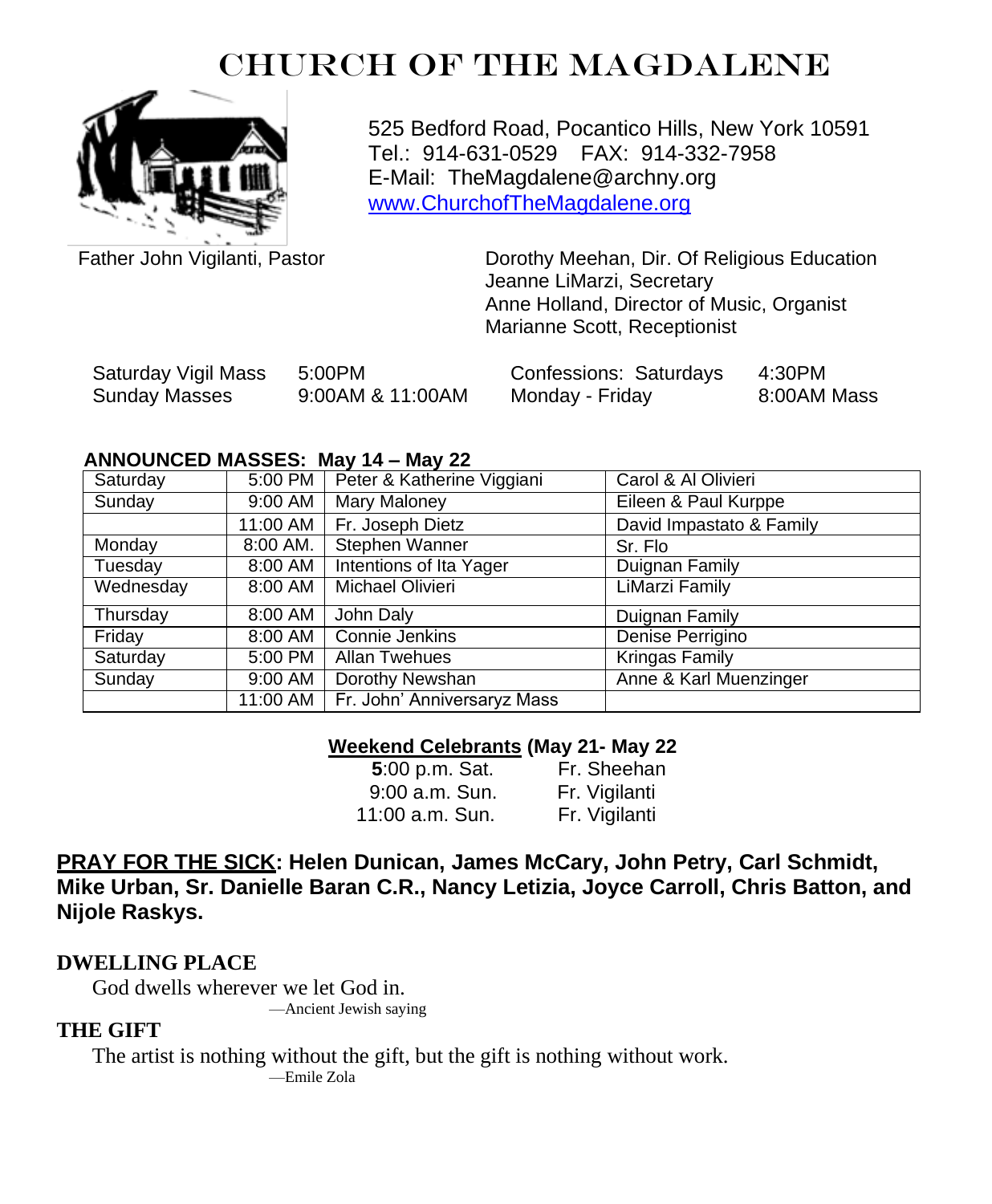| <b>PARISH CALENDAR</b> |  |
|------------------------|--|
|------------------------|--|

| May 17 (Tues.) | 7:00 p.m.  | <b>Confirmation - Bishop Walsh</b>                                                                                            |
|----------------|------------|-------------------------------------------------------------------------------------------------------------------------------|
| May 21(Sat.)   |            | Men's AA - 7:45-8:45 & 9:00-10:00 a.m.                                                                                        |
| May 22 (Sun.)  | 11:00 a.m. | Fr. John Vigilanti's 50 <sup>th</sup> Anniversary of Ordination<br>Mass followed by Brunch at SHCC (reservations<br>required) |
| May 26 (Thur.) | 8:00a.m.   | <b>Ascension of the Lord</b>                                                                                                  |

**LOVE ONE ANOTHER:** Although we are five full weeks into the celebration of Easter, today's readings focus on newness. Our Easter food leftovers may be long gone, but the readings insist on every moment's freshness in the risen Jesus. The Acts of the Apostles depicts Paul and Barnabas reflecting on all the innovative work that God has done with them. They have traveled hundreds of miles, introducing faith in Jesus Christ to all who listen, even Gentiles. For the dutiful Jewish scholar Paul, preaching to Gentiles is a completely unique development. Jesus calls Paul, and us, not to be afraid of new challenges: as John the Evangelist reports in Revelation, Jesus promises to "make all things new." In the Gospel reading, Jesus even gives us a new commandment. The Hebrew Scriptures overflow with commandments, but Jesus knows we need one more, perfect mission: "love one another."

**CHILDREN'S MEMORIAL MASS** will be held on Saturday, June 4<sup>th</sup> at 11:00 a.m. at St. Elizabeth Ann Seton Church, 1377 E. Main St., Shrub Oak, NY. It is their 29<sup>th</sup> Annual Children's Memorial Mass where you join together to bear one another's burdens and pray to God for comfort, strength and renewal. If your child's name has never been submitted for inclusion in the Memorial Mass, please call our parish office at 914-528-3547. Light refreshments after the Mass

**THE MAGDALENE'S STAINED-GLASS WINDOWS:** Archways, the quarterly magazine of the archdiocese, has chosen to profile the stained-glass windows of the Magdalene in their future issue. We beat out a number of other parishes that were under consideration. A little publicity never hurts.

**CARDINAL'S APPEAL 2022:** Every gift counts! You may fill out an envelope or go to: cardinalsappeal.org/donate. **Please be sure to make out your check to the Cardinal's Appeal. As of May 6, we have 112 participants who have pledged \$72,651.** Our goal is \$59,000. Thank you to all who have donated to the Appeal!

**50th GOLDEN JUBILEE WEDDING MASS** will take place on Sunday, June 5, 2022 at 2:30 p.m. at St. Patrick's Cathedral. His Eminence, Timothy Cardinal Dolan, celebrant. This mass is for couples in the Archdiocese of New York celebrating 50 years of marriage during 2022. All those who wish to attend need to contact their parish secretary to register. All couples will receive a commemorative certificate. Couples who are unable to attend the Mass can request a certificate through their parish. **Registration will close May 16, 2022.**